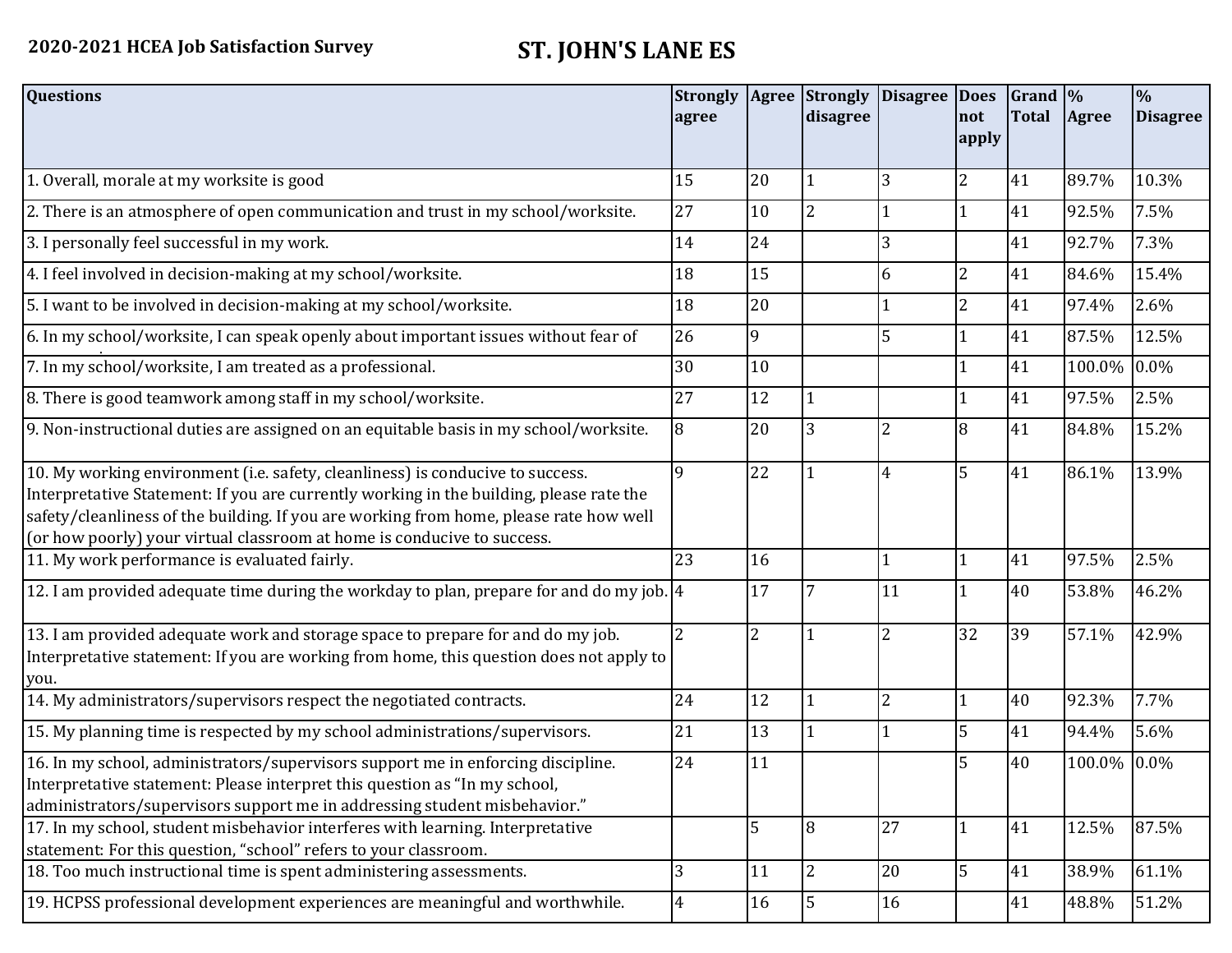| 15<br>3        | 10                                                                                                                                                                                                                                                                                                                                                                        | $\overline{2}$ | 14             |                | 41 | 61.0% | 39.0%       |
|----------------|---------------------------------------------------------------------------------------------------------------------------------------------------------------------------------------------------------------------------------------------------------------------------------------------------------------------------------------------------------------------------|----------------|----------------|----------------|----|-------|-------------|
|                |                                                                                                                                                                                                                                                                                                                                                                           |                |                |                |    |       |             |
|                | 13                                                                                                                                                                                                                                                                                                                                                                        | 5              | 20             |                | 41 | 39.0% | 61.0%       |
| 10             | 16                                                                                                                                                                                                                                                                                                                                                                        | 5              | 8              |                | 39 | 66.7% | 33.3%       |
| 1              | 16                                                                                                                                                                                                                                                                                                                                                                        | 6              | 15             |                | 38 | 44.7% | 55.3%       |
| 21             | 17                                                                                                                                                                                                                                                                                                                                                                        | $\mathbf{1}$   |                |                | 40 | 95.0% | 5.0%        |
|                | 23                                                                                                                                                                                                                                                                                                                                                                        |                | 7              | $\overline{4}$ | 41 | 81.1% | 18.9%       |
| 10             | 22                                                                                                                                                                                                                                                                                                                                                                        | $\overline{2}$ | 7              |                | 41 | 78.0% | 22.0%       |
|                | 3                                                                                                                                                                                                                                                                                                                                                                         | 30             | 7              |                | 41 | 9.8%  | 90.2%       |
|                |                                                                                                                                                                                                                                                                                                                                                                           | 34             | 7              |                | 41 | 0.0%  | 100.0%      |
| $\overline{2}$ | 6                                                                                                                                                                                                                                                                                                                                                                         | 13             | 18             | $\overline{2}$ | 41 | 20.5% | 79.5%       |
| $\overline{2}$ | 11                                                                                                                                                                                                                                                                                                                                                                        | $\overline{3}$ | 15             | 9              | 40 | 41.9% | 58.1%       |
| 10             | 19                                                                                                                                                                                                                                                                                                                                                                        |                |                | 9              | 39 | 96.7% | 3.3%        |
| 3              | 14                                                                                                                                                                                                                                                                                                                                                                        | 1              | 22             | $\mathbf{1}$   | 41 | 42.5% | 57.5%       |
|                | 8                                                                                                                                                                                                                                                                                                                                                                         | 5              | 22             | 5              | 41 | 25.0% | 75.0%       |
|                | 19                                                                                                                                                                                                                                                                                                                                                                        |                | 2              | 3              | 41 | 94.7% | 5.3%        |
| 21             | 17                                                                                                                                                                                                                                                                                                                                                                        |                | 3              |                | 41 | 92.7% | 7.3%        |
|                | 34                                                                                                                                                                                                                                                                                                                                                                        |                |                |                | 41 |       |             |
|                | 22                                                                                                                                                                                                                                                                                                                                                                        |                | 9              | 1              | 40 | 74.4% | 25.6%       |
| 11             | 25                                                                                                                                                                                                                                                                                                                                                                        | 3              | $\overline{2}$ |                | 41 | 87.8% | 12.2%       |
| $\overline{4}$ | 12                                                                                                                                                                                                                                                                                                                                                                        | 3              | 21             | 1              | 41 | 40.0% | 60.0%       |
| 6              | 28                                                                                                                                                                                                                                                                                                                                                                        | $\mathbf{1}$   | 3              | $\overline{2}$ | 40 | 89.5% | 10.5%       |
|                | 25. I feel that HCPSS offers me the possibility of advancing professionally in the field of<br>34. My administrator/supervisor provides people working from home with flexibility in 17<br>36. Students have adequate technology and tools (hardware/software/connectivity) to<br>37. Staff have adequate technology hardware (e.g. computers, document cameras, other  7 |                |                |                |    |       | 100.0% 0.0% |